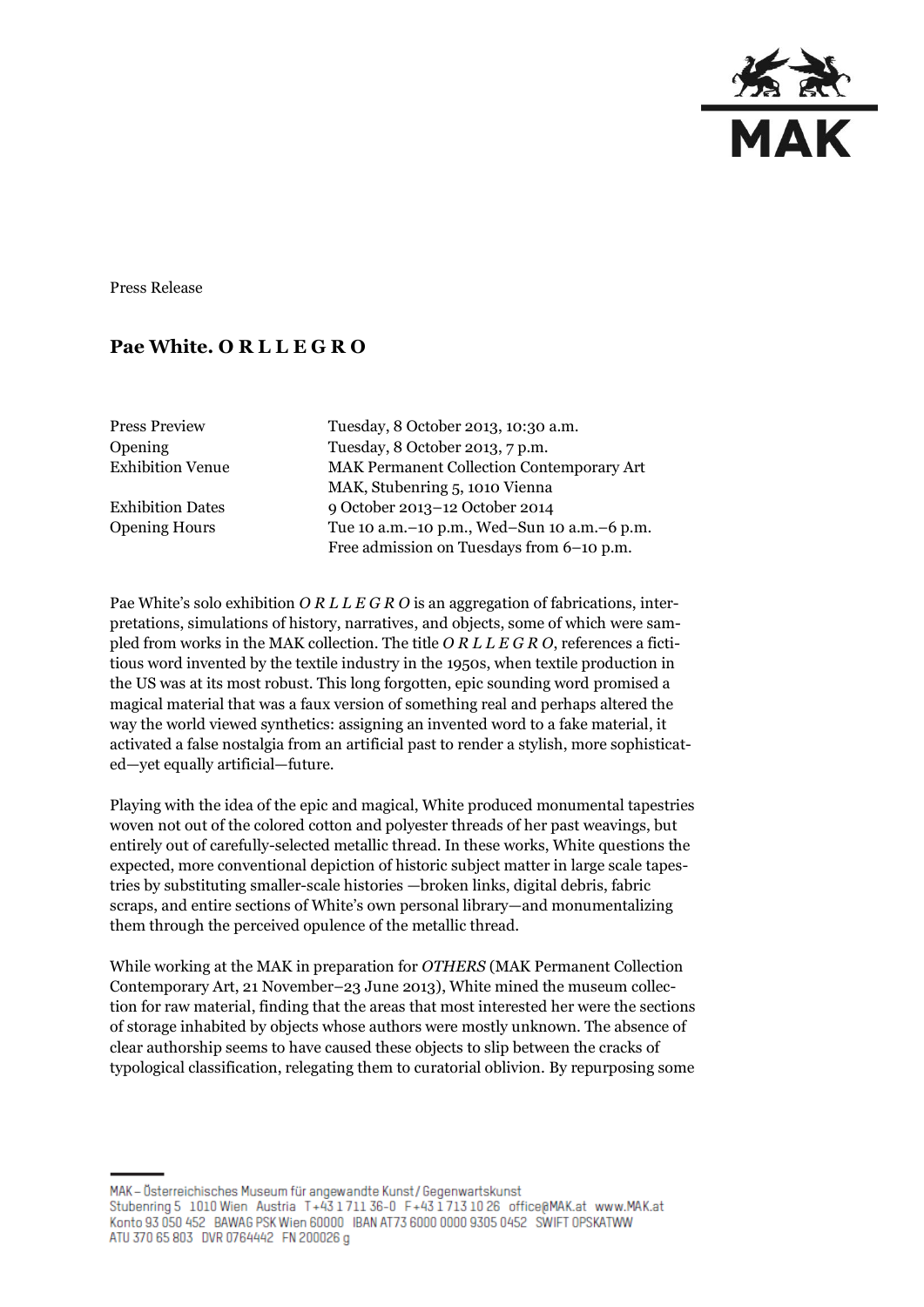

of these forms White reshaped the meaning of the objects, freeing them from the familiar and perhaps tired narrative, and rejecting received interpretations in favor of those hoping to create a new viewership and stimulate a set of associations and memories of those very objects for the audience.

During one of these visits through the MAK storage White encountered a trove of long forgotten toys produced in Vienna in the 1920's. She documented these thoroughly, studied them carefully, and arranged them into a multitude of configurations. After a series of edits, a chess set was born, but one that disrupts the traditional hierarchy of the game by equalizing the pieces. Images of this set were then launched into the world, specifically to a group of fabricators that she knew and worked with regularly in Mexico, Lithuania, and China and a few new ones in Germany and Ethiopia; a small group of Los Angeles based artists also stepped in for the exercise as well as an artist in the UK. The objective was to resuscitate these nameless, neglected objects by inviting fresh and detailed scrutiny of them, eliciting an array of interpretations from around the world as well as creating a cultural cross-pollination of form and color.

A 720-page artist's book is also found in the exhibition. Acting as an unstructured index for both *O R L L E G R O* and *OTHERS*, this book is a relentless repository of rarely seen ephemera from the MAK's collection as well as bits and pieces from White's personal collection of street ephemera. Included are scans of hundreds of katagami (Japanese cut stencils), of numerous commercial paper (authors unknown), and of leather stamp imprints from the Wiener Werkstätte, all from the MAK's collection. Interspersed are scans of paper scraps found on the streets of East Los Angeles, as well as source images for the tapestries, etc.

Pae White (\*1963 in Pasadena, California, lives and works in Los Angeles) studied for her MFA at Art Center College of Design, Pasadena, California, with professors including Jeremy Gilbert-Rolfe, Mike Kelley, and Stephen Prina. White has presented her work in numerous international exhibitions, including: selected Solo Exhibitions; *Too much night, again*, South London Gallery, London (2013); *In Love with Tomorrow*, Langen Foundation, Neuss, Germany (2013); *S U M M E R X* X, The Fabric Workshop and Museum, Philadelphia (2012), *Material Mutters,* The Power Plant, Toronto (2010) and Site Santa Fe (2011); and selected Group Exhibitions; *Decorum: Carpets and Tapestries by Artists*, Musée d'Art Moderne de la Ville de Paris (2013); *Art & Textiles*, Kunstmuseum Wolfsburg; the Whitney Biennial (2010); 53rd Venice Biennale (2009); *Skulptur Projekte Münster 07* (2007).

Press photos are available for download at MAK.at/press